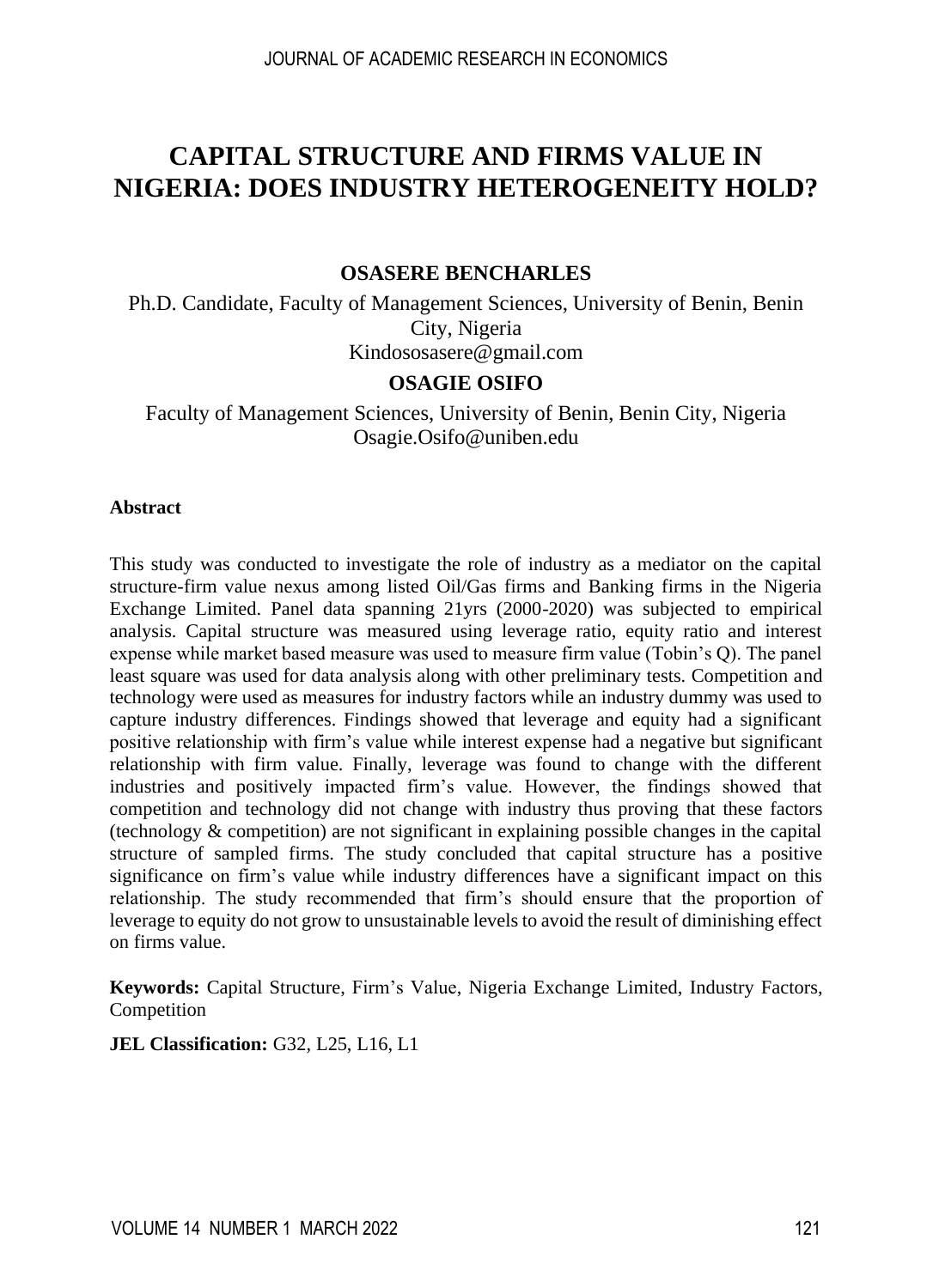### **1. INTRODUCTION**

Finding the best mix of financing resources that will maximize return without affecting shareholder interest is known as capital structure decisions (Fatoki, Wafula & Waweru, 2021). A firm's capital structure is germane in ascertaining the long-run survival and sustainability of firms. The capital structure refers to a company's overall sources of funding, which can range from retained earnings to stock and debt financing. Due to its significance in corporate performance, capital structure has been regarded as one of the most essential decision in firm finance policy (Segun, Olusegun, Akindutire & Thomas, 2021). Mutua and Atheru (2020) noted that capital structure is a framework that describes how equity and leverage are used to finance a company's activities in order to maximize shareholder returns given a certain amount of risk. The amount of debt and equity utilized to finance the firm's assets is significant since it will influence corporate financing decisions. Ganiyu, Adelopo, Rodionova and Samuel (2019) noted that capital structure, according to agency cost theory can influence firm's value positively or negatively.

The finance literature is filled with hot debates as to how firm's value responds to capital structure of firms. Plethora of studies has showed various relationships between capital structure and firm value (Ajibola, Wisdom & Qudus, 2018; Akingunola, Olawale & Olaniyan, 2018) with some studies finding a positive/negative relationship while others found no relationship whatsoever. The debate on how firms financing mix (capital structure) impact on firm's value nexus can only be brought to bay by investigating the influence of industry heterogeneity on the linkage between capital structure and firm's value. Brigham and Houston (2007) assert that the operations of firms in a particular industry differ from that of another. For example, firms operating under different industries have different fixed cost and this is expected to shape their capital structure. According to Li and Islam (2019), factors like competition, technology growth opportunities and operating strategies can influence the financing need of these firms and by extension their capital structure. Not until recently, only few studies have empirically investigated the nexus between capital structure and firm value between industries. Recent studies like that carried out by Al-slehat (2020), Ishari (2016), Jeleel and Olayiwola (2017) and Igbal (2018) have investigated the impact of capital structure on specific industries. Result findings have shown varying results viz a viz negative, positive and in some case no relationship. Some of these studies have also found one source of financing to outperform the other and all these give credence to industry specific attributes.

However, the study of Li and Islam (2019) have examined how industry specific factors affect capital structure decision although the study was limited to the Australian market. This gives room for more empirical investigations to examine how the capital structure - firm's value nexus differs between industries based on industry specific factors. Thus, this study intends to examine the role of industry heterogeneity in moderating the relationship between capital structure and firms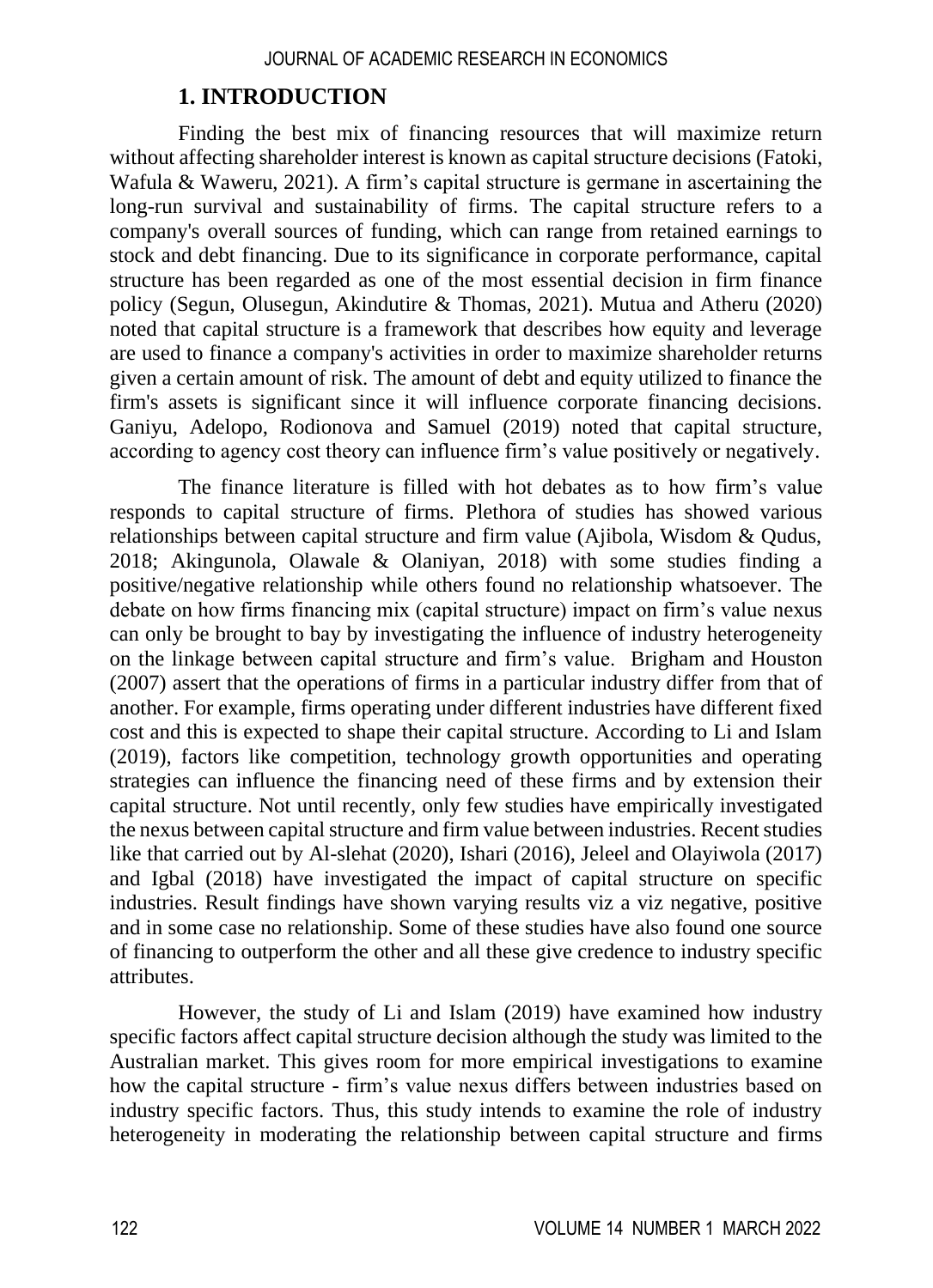values among Oil/Gas sector and Banking industry firms listed on the Nigeria Exchange Limited.

Hence, the rest of the paper is structured as: section 2 is literature review, section 3 is data and methods, section 4 is results and discussion of finding and section 5 is conclusion and recommendations.

## **2. LITERATURE REVIEW**

## **2.1. CONCEPT OF FIRM VALUE**

According to Lawal (2014), firm value is the net worth of a firm at a given period of time. In the event of a takeover or merger, the firm's value is what is considered and not its performance, since the former shows the current net worth of the Firm. Susanti and Restina (2018) view firm's value to be the perception of investors about firms that are often associated with stock. Hoque, Hossain and Hossain (2014) assert that firm value and investor's confidence have a positive relationship, implying that as firm value increases investor overall confidence is increased. Emeakponuzo (2014) defined firm value to be an indicator that portrays how the firm is performing in the market. Kaplan and Norton (1996) see firm value to be the sum of all the security holders, debt holders, preferred shareholders and majority interest.

## **2.2. CONCEPT OF CAPITAL STRUCTURE**

The mix of debt and equity use to finance firms operations are known as the capital structure. It is defined as the sum of a company's liabilities, equity, and obligations, as well as how they are, arranged, and designed to shape the firm's value. In this sense, debt refers to the borrowing of funds to supplement the firm's activities. Debt can either be short termed or long termed depending on the particular finance need of the firm. On the other hand, equity refers to the issuance of shares to investors in exchange for financial assistance (Segun, Olusegun, Akindutire & Thomas, 2021). Examples of long term debt are bonds, preference shares and debentures while examples of short term debt are bank loans and other money market instruments.

Since capital structure has been perceived to influence firm's value, firms must then decide the equity-debt mix that maximizes firm's value. The selection of optimal capital structure is an important strategic financial decision for every finance manager. A capital structure that reduces cost and maximizes firm's value is what has been termed an "optimal capital structure." An optimal capital structure can be said to have been achieved when the weighted average cost of capital (WACC) is at its minimum (Udobi-Owoloja, Gbajumo-Sheriff, Umoru, Babatunde & Illimezekhe, 2020). Capital structure optimality has to do with finding the right balance between debt and equity. An equilibrium where the cost of debt is at minimum and benefit of equity is at maximum has been considered as an optimal structure.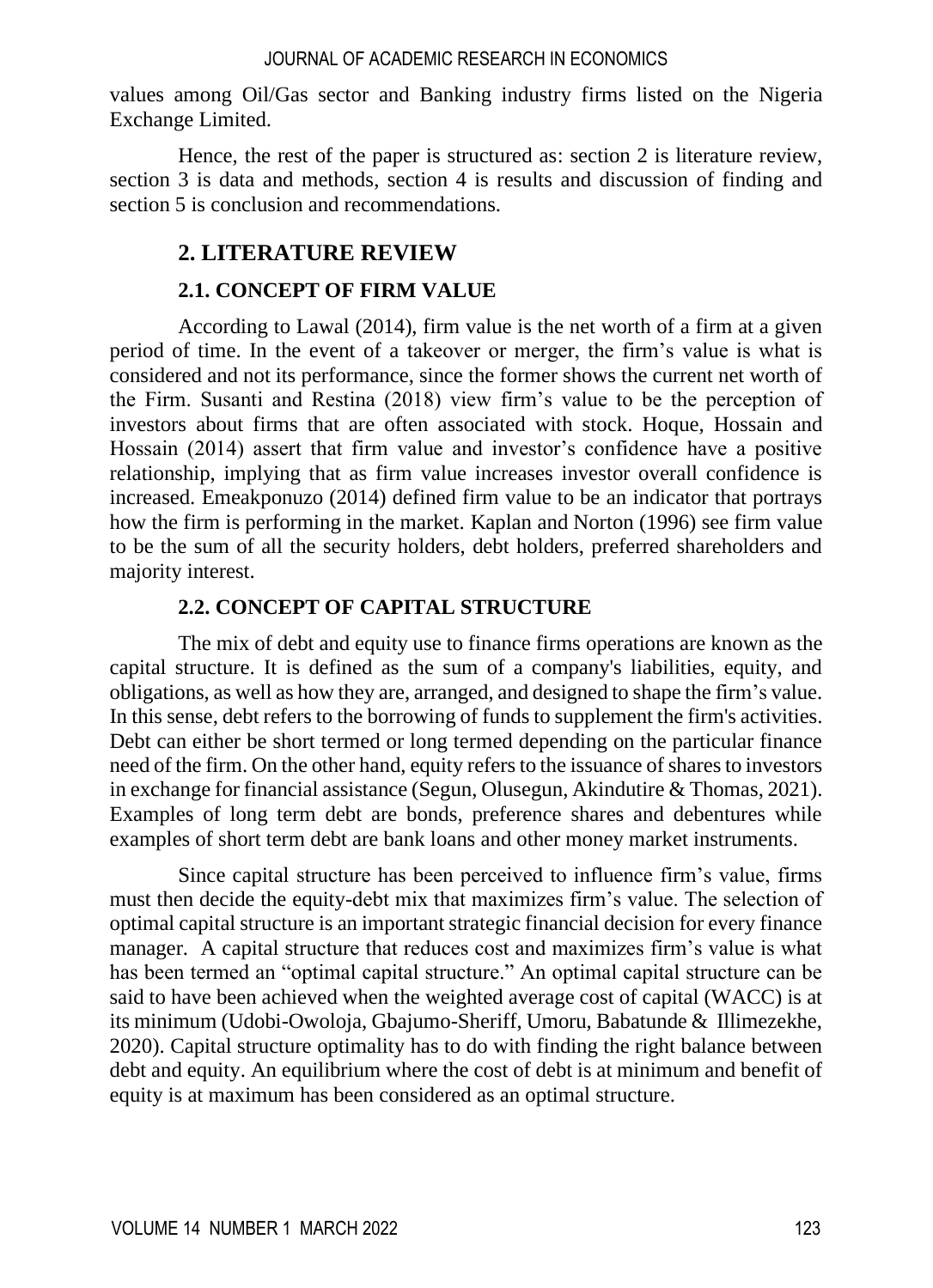### **2.3. INDUSTRY SPECIFIC FACTORS AND CAPITAL STRUCTURE-FIRM VALUE NEXUS**

The kind of capital structure adopted by firms has been modelled to be a function of some industry specific factors to include competition, growth opportunities, technology, capital, risk, and operating cost (Vetavu, 2015; Kumar, Colombage & Rao, 2015; Bradley, Jarrell and Kim, 1984). According to Scott and Martin (1975), financial needs of firms vary across industries, and the study found differing degree of financial leverage between mining and aerospace industries.

Factors peculiar to an industry may help to capture the variance in the financing mix among firms in different industries. Mackay and Philips (2005) assert that the difference in capital structures can be attributed to the use of different level of technology and risk adopted by the firm. Similarly, Miao (2005) found that companies that operate in industries with high growth in technology, high solvency and fixed cost used lesser debt. According to Li and Islam (2019), factors peculiar to industries can significantly utter the capital structure of firms. Economic characteristics and competitive dynamics can influence the operating strategies of firms (Wahlen, et al,  $2011$ ). Logically, we can also note that firms in industries with incentive competition are associated with low profitability, therefore, less leveraged. In addition, it is also logical that firms that operate in industries having high growth in technology will have a very low fixed cost and by extension low leverage. However, industries with low growth opportunities (industries with matured firms) will have a positive relationship with leverage.

### **2.4. EMPIRICAL REVIEW**

Many studies has investigated the influence of capital structure decision on firm's value/performance. For example, Mackay and Phillips (2005) examined the importance of industry to firm-level financial and real decisions for the period spanning 1981-2000. The study employed the multiple regression analytical technique to capture the relationship between variables. Findings revealed that industry effect had a significant influence on the firm's financing decision. Additionally, the position of the firm in the industry also affected it financing mix while leverage was higher in concentrated industries.

Degryse, Goeij and Kappert (2012) investigated how the capital structure of small firms responds to firm and industry characteristics for the period 2003-2005 using data from Dutch firms. Findings showed that matured firms retained earnings which reduced their debt level. However, smaller firms had higher leverage because financing gap. Findings also showed that industry effect (internal  $\&$  external) is significant in explaining the capital structure of small firms. Ogbulu and Emeni (2012) investigated how capital structure determines firm's value in the Nigeria with 2007 as the base year. The OLS method was employed to carry out analysis and result indicated that equity capital was not significant in explaining firm's value. On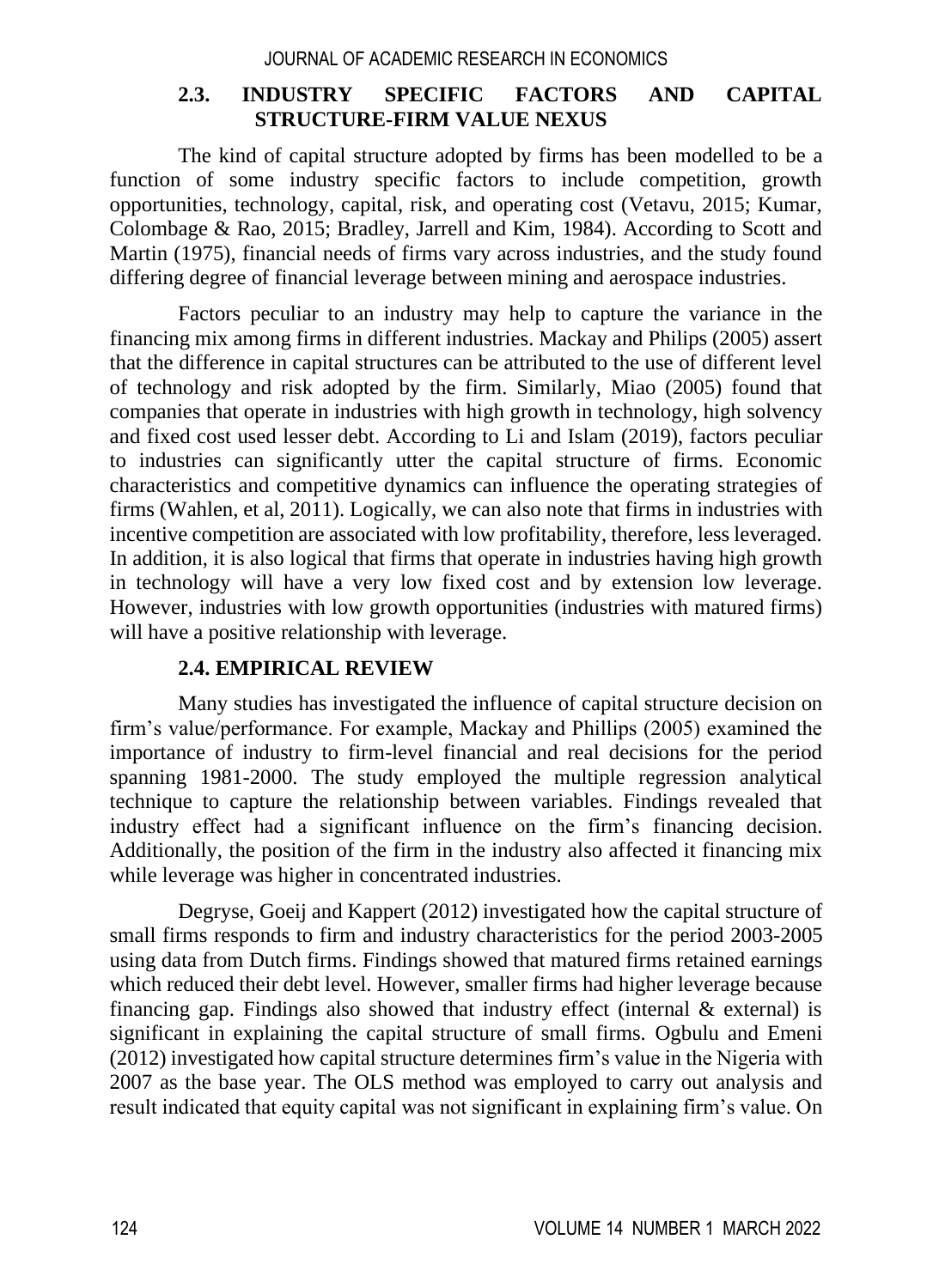the contrary, long term debt was found to be fundamental in explaining changes in firm value during the period of study.

Birru (2016) used Ethiopia data which spanned 2011 – 2015 to investigate the relationship between capital structure and financial performance using Multiple Regression technique. The findings show that the relationship between capital structure and financial performance was negative although some other measures were found to be positive. Abdul-Rahman and Ahmad (2016) explored the link between capital structure and firms performance in the Nigerian cement industry. The multiple regression technique was used and findings showed that capital structure has a significant impact on financial performance measures (ROW & ROA). Ajibola, Wisdom, and Qudus (2018), examined how financial performance responds to changes in capital structure using panel regression technique. Findings showed a positive significant impact of capital structure (long -term debt to total debt) on financial performance (ROE) while the relationship between short-term debt and ROA was observed to be insignificant (LTD, STD, and TD). Oyedokun (2018) studied how capital structure affects the financial performance of Nigerian manufacturing enterprises from 2009 to 2016. The instruments of analysis were descriptive statistics and regression. The study discovered that capital structure had both statistically significant and non-significant effects on performance metrics.

The relationship between capital structure and firms performance of nonfinancial firms in Nigeria was investigated by Akingunola, Olawale, and Olaniyan (2018). The study spanned the period 2011–2015. The Pooled, fixed effect, and random effect models were employed to analyze the panel dataset. Findings showed that when ROA was used as the dependent variable, some capital structure measure (short term debt/total asset and long term debt/total asset) was negative while long term debt/total asset and short-term debt/total asset was positive with ROE as the dependent variable.

Li and Islam (2019) demonstrated the importance of firm-specific and industry-specific factors in the leverage decision of Australian firms using the ordinary least square method using data spanning 1999-2012. Findings showed that firm level factors varied between industries. Further findings showed that industry factors had an indirect and direct link with firm's capital structure. Almahadin and Oround (2019) explored the nexus between firm's value and firms financing mix as well as ascertaining the moderating role of profitability. The study was conducted in the Jordanian Stock exchange for the period 2013-2017. The study employed the use of fixed effect model under the OLS framework. Result findings indicated that the relationship between debt ratio and ROA was negative and significant. The interaction between profitability and debt ratio was also found to significantly influence firm's value.

Nguyen et al (2020) examined the impact of capital structure on firm's value in Vietnam for the period 2014-2018. The study employed the use of multiple regressions to capture the relationship between variables. The findings indicated that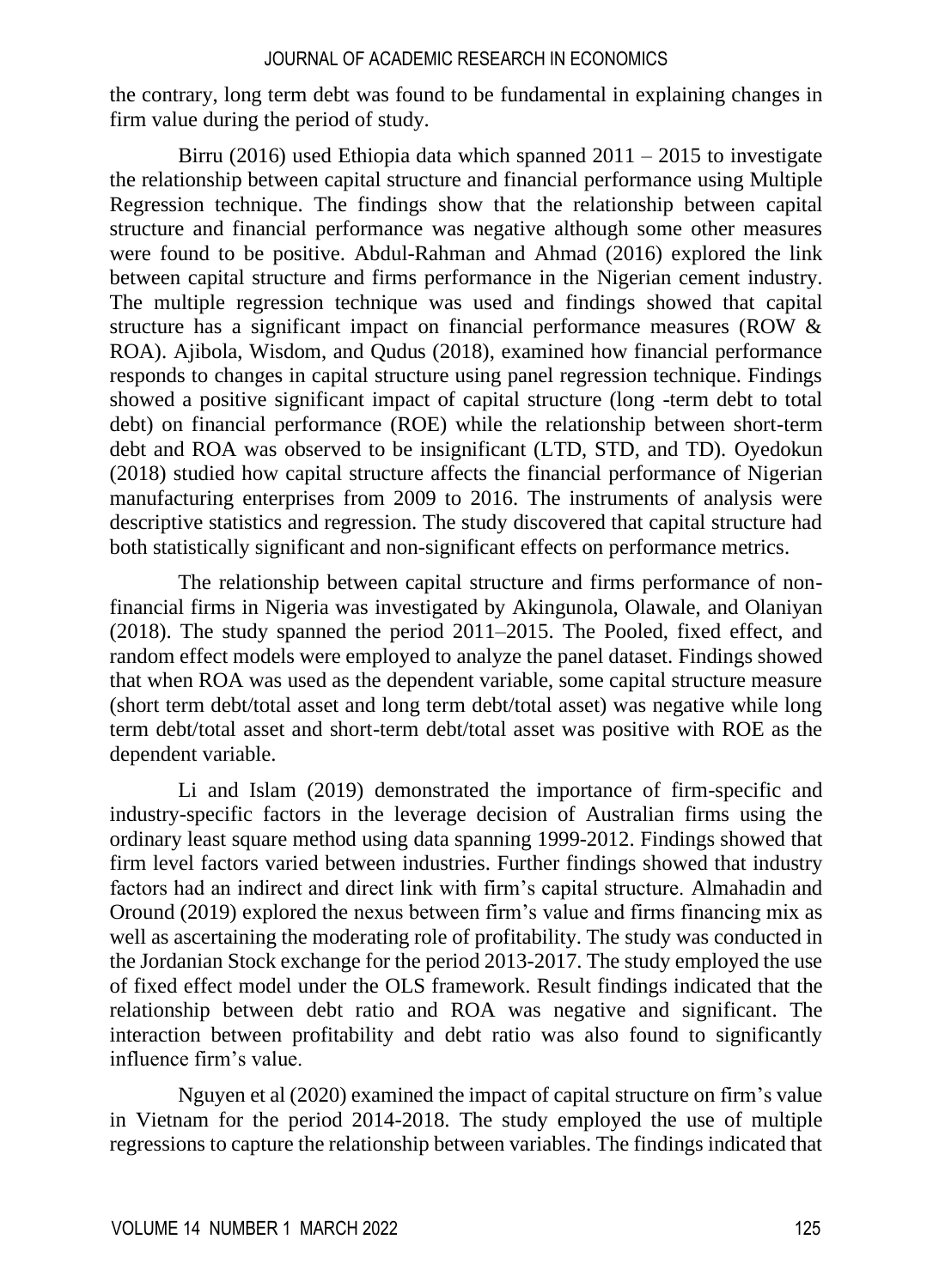capital structure has a positive significant relationship with firm value during the period of study. Tajudeen, Obafemi, and Oluseye (2021) investigated the impact of capital structure on business performance using data from selected listed pharmaceutical companies in Nigeria from 2009 to 2017. The study used panel regression analysis, and findings showed that only firm size was significant and negatively related to pharmaceutical enterprises' performance using return on asset, according to the fixed effect results in the two models.

Olaoye et al (2021) investigated the capital structure and corporate performance of Nigeria's publicly traded pharmaceutical businesses. The study was conducted over a six-year period (2012-2017) and was evaluated using descriptive analysis, and the panel least square techniques along with the fixed and random effect models. Findings showed that Short-term debt has an insignificant positive effect on return on equity, long-term debt had a negative and significant effect, and firm size had an insignificant negative effect on return on equity. According to the findings, substantial amounts of debt have serious implications on the value of pharmaceutical firms operating in Nigeria.

Premise on prior studies reviewed, we observe that only few studies have attempted to investigate the role of industry as a mediator between the relationship of capital structure and firm value. However, no known empirical work has been done in the context of the Nigeria firms. Hence, this paper investigates the role of industry on the linkage between capital structure and firms value.

## **2.5. THEORETICAL CONSIDERATIONS**

Various theories has been promulgated to support or refute the *raison d'être*  of capital structure of firms. Notable among these theories is the irrelevance of capital structure promulgated by Modigliani and Miller (1958). The theory asserts that capital structure has no impact on firm's value under certain assumptions. These assumptions include the absence of taxes, presence of information symmetry, no transaction or bankruptcy cost. According to the theory, the weighted cost of capital (WACC) is unchanged given changes in capital structure. Hence, the value of the firm is determined not by the capital structure but by the efficient use of firm's assets and free cash flow discounted with related rate of return. However, this theory does not meet real life conditions and has prompted other theories aiming to ascertain the relevance of capital structure to firm's value.

Myers and Majluf (1984) promulgated the pecking order theory which happens to be another notable theory explaining the relevance of capital structure. According to the theory, firms rank their finance sources in order of cost. For example, firms prefer to use internal source of finance because it is less costly before sourcing for external funds. However, firms will prefer to take up more leverage and will resort to equity as the last resort given its high cost of servicing. The pecking order theory is slightly related to the trade-off theory in that the pecking order theory (POT) and the trade-off theory (TOT) believe that firms operate at their optimal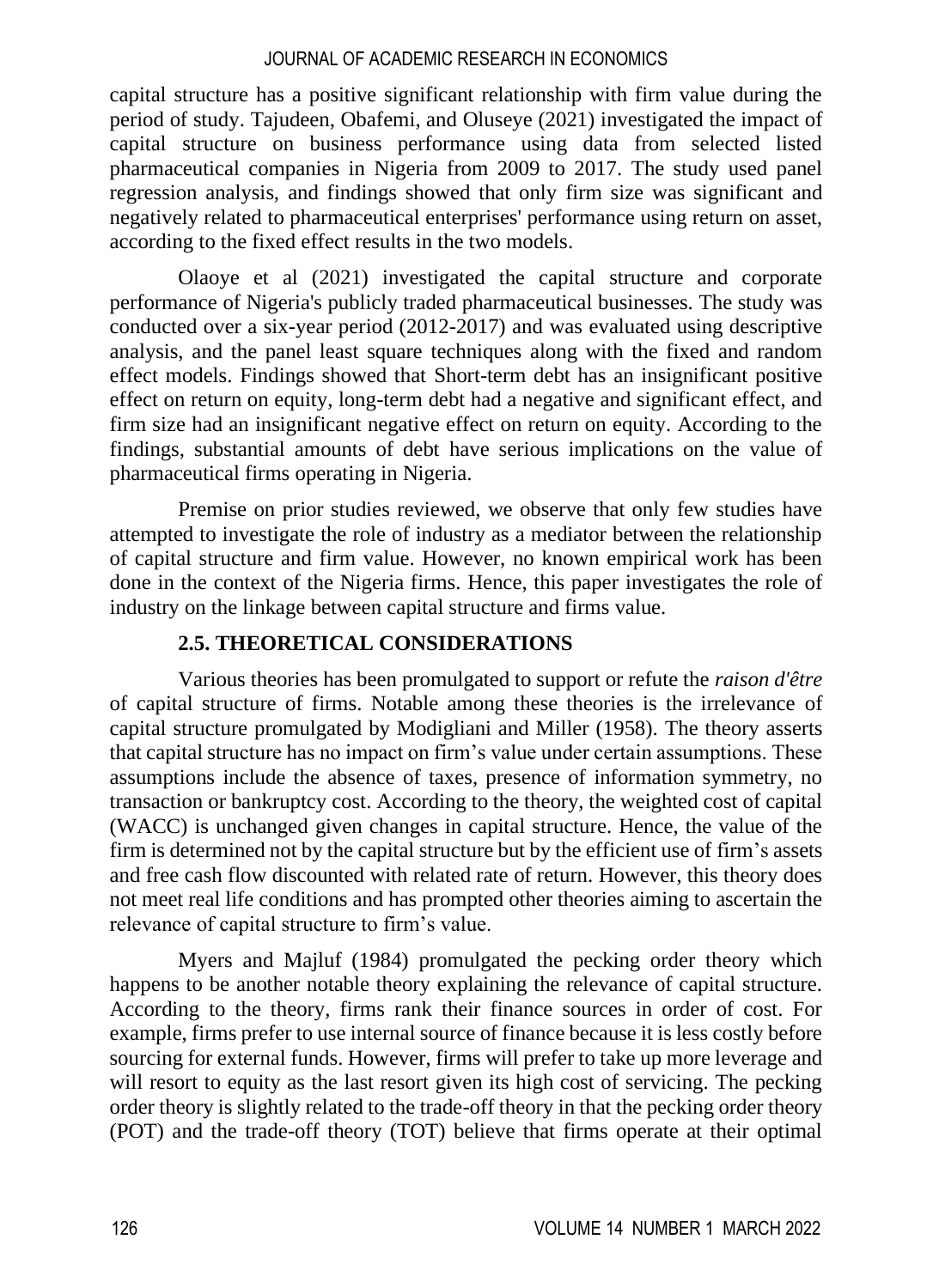leverage. However, the TOT differs in that it focuses on the trade-off between debt benefits (tax shield) and its cost (bankruptcy). Hence, as firms increase their debt to benefit from tax shield, the risk of bankruptcy increases and this prompts shareholders to increase their risk premium given they are taking more risk. Therefore, the WACC increases and the value of the firm begin to decline should the firm take up more debt. This study is thus anchored on the TOT given that the level of debt and equity used by a firm depends on certain factors internal and external to the firm which can affect its optimal capital structure. This study considers competition and technology as factors that are external to firms operating in a particular industry. Therefore, following the TOT we expect that a proper mix of leverage and equity will impact on firm's financial performance.

## **3. DATA AND METHODS**

Longitudinal research design would be adopted by this study. This study would use historic time series data of capital structure variables and other variables for a period of 21years (2000-2020). The samples of this study are firms listed in the oil/gas sector and the banking sector of the Nigeria Exchange Limited. All thirteen (13) firms listed in the oil/gas were taken as the sample while 11 banks were randomly selected from the thirteen (13) listed banks using lottery method.

## **3.1. MODEL SPECIFICATION**

This study investigates the role of industry heterogeneity in explaining the linkage between capital structure and firm value. To this end, this paper adapts the model of Li and Islam (2019) whose study investigated the role of firm and industry specific factors as determinants of capital structure. Their model was given as:

Leverage<sub>it</sub> =  $\alpha$  +  $\beta_1 MB_{it-1}$  +  $\beta_2$  TANG<sub>it-1</sub> +  $\beta_3$  PROFIT<sub>it-1</sub> +  $\beta_4$  SIZE<sub>it-1</sub> + Industry effect + Year Effect +  $\varepsilon_i$  (1)

Where MB (Market Breadth), TANG (Asset tangibility), PROFIT (profitability) and SIZE (firm size) are all firm specific factors after controlling for industry and year effect. However, our study modifies equation one to include leverage, equity and interest expense along with other perceived industry factors. Our model is thus given as:

$$
TQ = f(LEV, EQTY, INEXP, COMP, TECH)
$$
\n(2)

Re-specifying equation 2 into its econometric form we have;

$$
TQ_{it} = \alpha_{0it} + \delta_1 LEV_{it} + \delta_2 EQTY_{it} + \delta_3 INEXP_{it} + \varepsilon_{it}
$$
\n(3)

We re-specify equation (3) to account for industry factors and we obtain:

$$
TQ_{it} = \alpha_{0it} + \delta_1 LEV_{it} + \delta_2 EQTY_{it} + \delta_3 INEXP_{it} + \delta_4 COMP_{it} + \delta_5 TECH_{it} + \epsilon_{it} \tag{4}
$$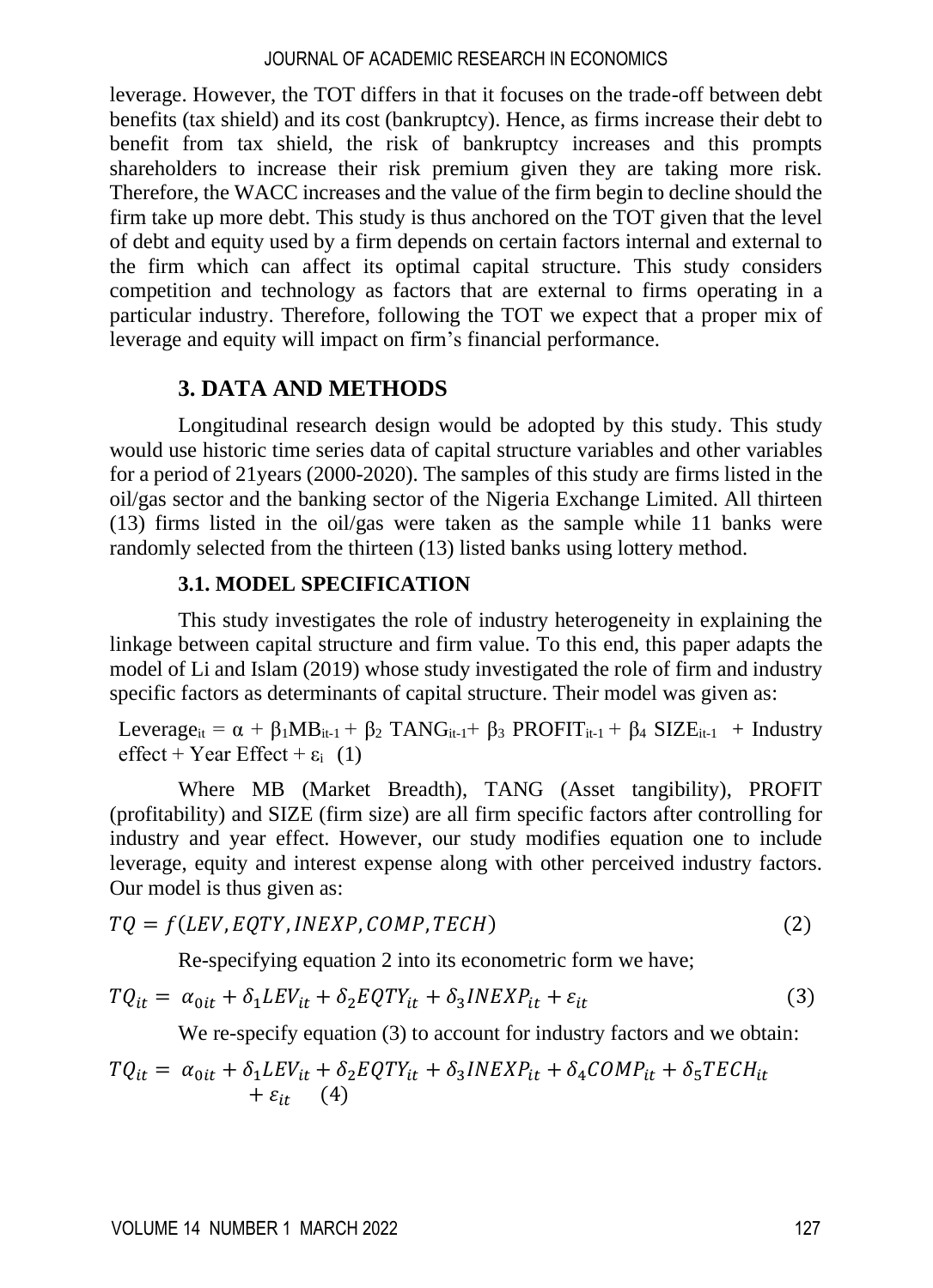We therefore include an industry dummy to capture the effect of industry heterogeneity on the relationship between capital structure and firm value and we respecify equation (4) as:

$$
TQ_{it} = \alpha_{0it} + \delta_1 LEV_{it} + \delta_2 EQTY_{it} + \delta_3 INEXP_{it} + \delta_5 Industry_{it} + \varepsilon_{it}
$$
 (5)

Equation (5) is modified to include variables of capital structure plus interaction with industry dummy. The coefficient of the interaction term estimates the differences in the effects of capital structure on firm value given the interaction of industry and various capital structure components.

$$
TQ_{it} = \alpha_{0it} + \delta_1 LEV_{it} + \delta_2 EQTY_{it} + \delta_3 INEXP_{it} + \delta_5(Industry * LEV_{it}) + \epsilon_{it}
$$
 (6)

$$
TQ_{it} = \alpha_{0it} + \delta_1 LEV_{it} + \delta_2 EQTY_{it} + \delta_3 INEXP_{it} + \delta_5(Industry * EQTY_{it})
$$
  
+  $\varepsilon_{it}$  (7)

$$
TQ_{it} = \alpha_{0it} + \delta_1 LEV_{it} + \delta_2 EQTY_{it} + \delta_3 INEXP_{it} + \delta_5(Industry * COMP_{it})
$$
  
+  $\varepsilon_{it}$  (8)

$$
TQ_{it} = \alpha_{0it} + \delta_1 LEV_{it} + \delta_2 EQTY_{it} + \delta_3 INEXP_{it} + \delta_5(Industry * TECH_{it})
$$
  
+  $\varepsilon_{it}$  (9)

From the static trade-off theory, leverage and equity are expected to have a positive relationship with firm value. Interest expense is expected to be double signed judging from the fact that increased interest expense can imply lower tax obligations given that interest is tax deductible, hence higher value for the firm. However, higher interest rate will imply that the value of debt has risen which will increase the equity premium of the firm, hence lower value. Suffice it to say that following the dynamic trade-off theory, capital structure is expected to change given difference in industry and other related industry factors.

### **3.2. DESCRIPTION OF VARIABLES**

- **Firm Value:** Firm value can be defined as the measure of a company's total market value. It is the amount to which investors. Firm value is the sum of its entire total asset. This study measures firm value using market based approach. The Tobin's Q indicator of firm value is used in this study.
- Leverage (LEV): This is the use of debt to carryout investment. Firms that are highly indebted are known as highly leveraged firms. This study measures leverage as long term debt/total asset
- **Equity Ratio (EQTY):** This is used to measure the amount of equity used to finance a firms assets. This study measures equity ratio as the ratio of shareholders fund (equity) to total asset
- **Interest Expense (INEXP):** Interest expense is the total amount of interest paid to service debt. This study measures interest on debt as the natural log of total interest paid on debt.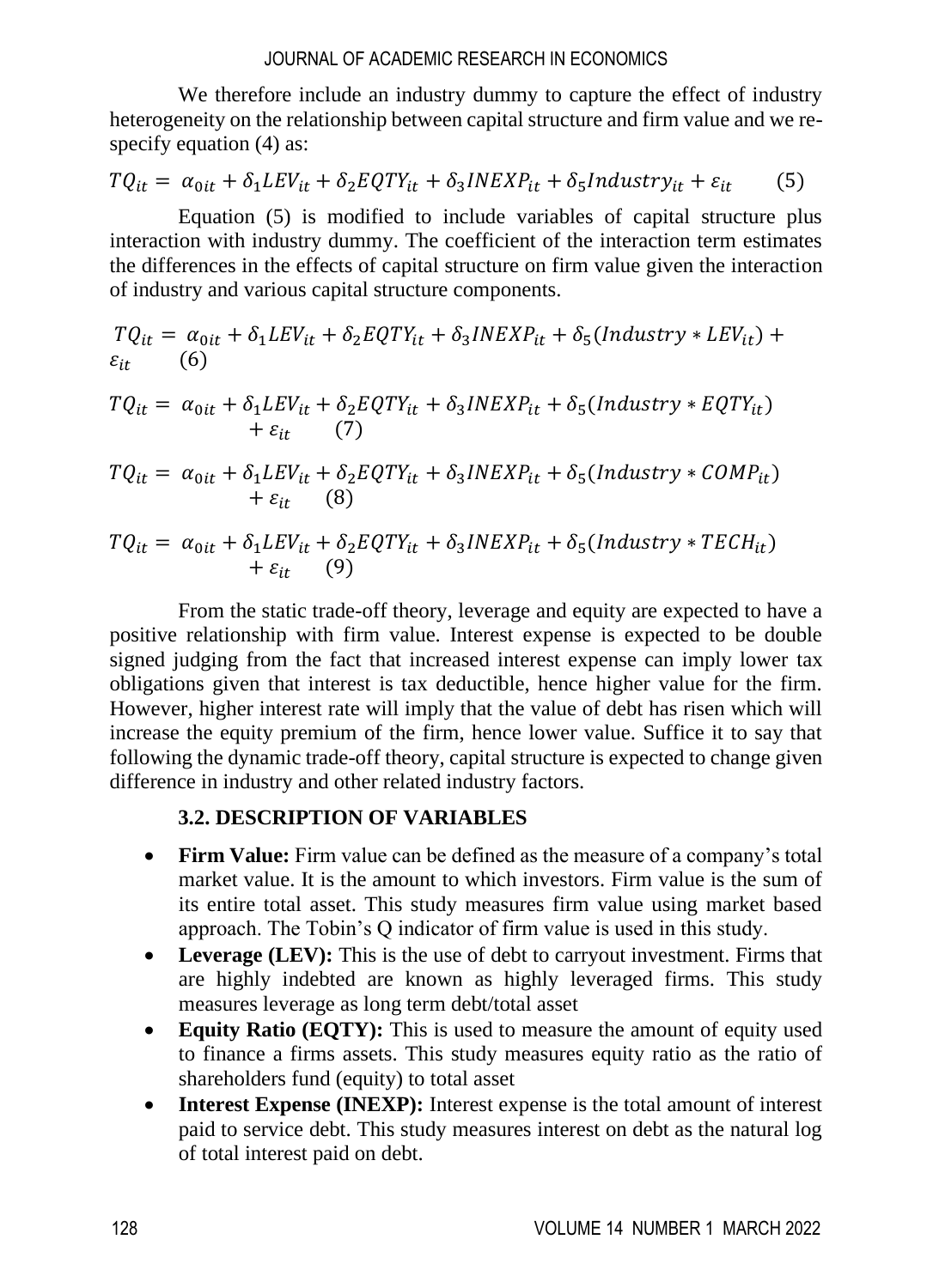- **Competition (COMP):** Competition **in this** study is used to refer to the extent to which certain firms in the industry dominate the entire market. A highly competitive market (where few firms dominates the market) can be termed to be monopolistic. In this study we proxy competition by using concentration ratio.
- **Technology (TECH):** This is used to refer to the sophistication of technology used in the industry. Firms with high physical technology incur high fixed cost and this can impact on capital structure and firm value. This study measures technology using capital-labour ratio.

## **3.3. METHOD OF DATA ANALYSIS**

Prior to estimation of the specified models, various statistical tests would be applied to our study variables to ensure they are fit for analysis. Such tests include descriptive statistics, correlation, panel based unit root (Levin, Lin & Chu, Im, Pesaran & Shin) and co-integration test (Pedroni) would be used for this study. The panel least square is used to capture the nexus between capital structure and firm value. This technique is suitable for our study as it is able to avoid multicollinearity problems which are peculiar to time series analysis. The Hausmans test would be used to test for appropriate models that best suit our study i.e random model versus fixed effect models.

## **4. RESULTS AND DISCUSSION**

**4.1. DESCRIPTIVE STATISTICS**

| <b>Variables</b> | <b>Mean</b> | <b>Std.Dev</b> | <b>Skewness</b> | <b>Kurtosis</b> | <b>P</b> .value |
|------------------|-------------|----------------|-----------------|-----------------|-----------------|
| TQ               | 1.15        | 0.80           | 5.74            | 45.38           | 0.00            |
| <b>LEV</b>       | 0.89        | 0.61           | 7.58            | 78.2            | 0.00            |
| <b>EQTY</b>      | 0.17        | 0.25           | $-3.28$         | 22.10           | 0.00            |
| <b>INEXP</b>     | 6.97        | 1.14           | $-1.70$         | 6.40            | 0.00            |
| <b>COMP</b>      | 0.63        | 0.07           | 0.47            | 1.57            | 0.00            |
| <b>TECH</b>      | 38.66       | 30.32          | 1.64            | 6.96            | 0.00            |

*Table 1. Descriptive Statistics*

*Source: Authors computation (2022)*

The background characteristics of the dataset are presented in table 1. Findings showed that the average market value of the firms sampled is 1.15 with a standard deviation of 0.80. Leverage is observed to average at 0.89 indicating that the firms on an average were highly levered. The standard deviation is a little high showing that there was minimal deviation of leverage across the samples. Equity ratio is observed to be averaged at 0.17 indicating that 17% of shareholders fund was used to finance its asset. Equity ratio is found to be lower than debt usage. This confirms the pecking order theory that asserts that companies will prefer to employ cheaper source of financing before using more expensive ones. Interest expense is observed to b high also and this stems from the high debt level of sampled firms.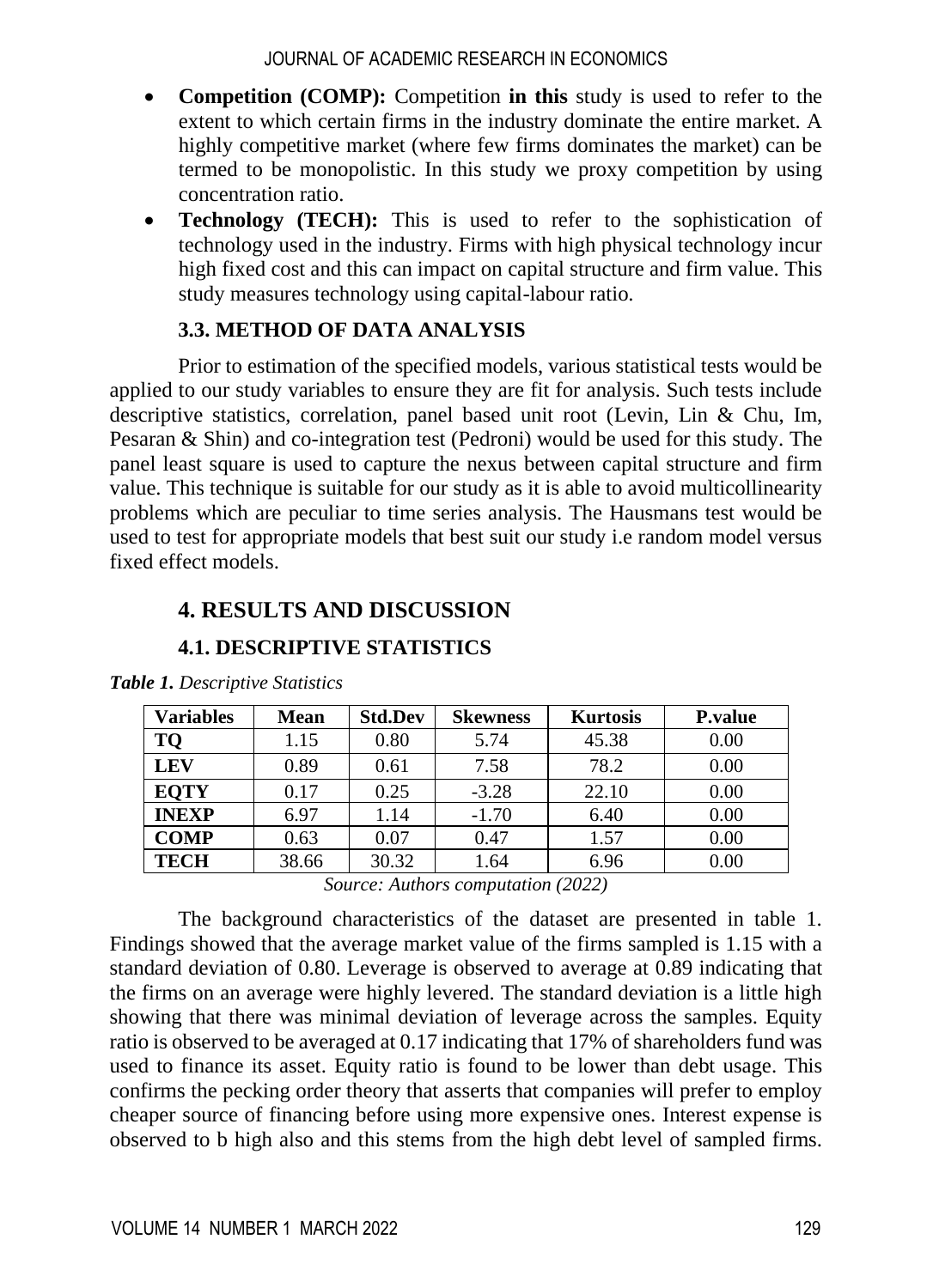Competition is averaged at 0.63 indicating that on the average both industries were less competitive given that the market is highly concentrated. Technology (capitallabour ratio) is averaged at 38.66 with a very high standard deviation. This implies that the firms have high variability in terms of technology usage. On distribution, findings showed that most of the series are positively skewed (TQ, LEV, COMP, TECH) indicating that they are heavily tailed to the right. Other series (EQTY, INEXP) were found to be tailed to the left indicating values lower than the series mean. Findings from table 1 showed that the series are all platykurtic in behaviour which evidence a peaked curve. However, all series are found to not to be normally distributed as they failed the test of normality as indicated by the Jarque Berra.

## **4.2. PANEL UNIT ROOT**

| <b>Variable</b> | Levin, Lin and Chu Test (assuming |      |             |      | Im, Pesaran and Shin (assuming |             |            |             |      |      |
|-----------------|-----------------------------------|------|-------------|------|--------------------------------|-------------|------------|-------------|------|------|
| S               | common unit root process)         |      |             |      | individual unit root process)  |             |            |             |      |      |
|                 | <b>Levels</b>                     |      | $1st$ Diff  |      | <b>Levels</b>                  |             | $1st$ Diff |             |      |      |
|                 | <b>Stat</b>                       | Pro  | <b>Stat</b> | Pro  | Orde                           | <b>Stat</b> | Pro        | <b>Stat</b> | Pro  | Orde |
|                 |                                   | h    |             | b    | r                              |             | b          |             | b    | r    |
| <b>COMP</b>     | $-4.44$                           | 0.00 | $-2.70$     | 0.00 | I(0)                           | $-0.12$     | 0.44       | $-5.06$     | 0.00 | I(1) |
| <b>EOTY</b>     | $-1.69$                           | 0.04 | $-4.83$     | 0.00 | I(0)                           | $-1.25$     | 0.10       | $-3.67$     | 0.00 | I(1) |
| <b>INEXP</b>    | $-11.07$                          | 0.00 | $-5.45$     | 0.00 | I(0)                           | $-3.44$     | 0.00       | $-2.78$     | 0.00 | I(0) |
| <b>LEV</b>      |                                   |      |             |      | I(0)                           |             |            |             |      | I(0) |
|                 | 122.2                             |      | 151.7       |      |                                | 21.6        |            | 28.2        |      |      |
|                 | 7                                 | 0.00 | 2           | 0.00 |                                | 5           | 0.00       | 9           | 0.00 |      |
| <b>TECH</b>     | $-37.85$                          | 0.00 | $-28.68$    | 0.00 | I(0)                           | $-4.65$     | 0.00       | $-5.59$     | 0.00 | I(0) |
| TQ              |                                   |      |             |      | I(0)                           |             |            |             |      | I(0) |
|                 |                                   |      | 128.1       |      |                                |             |            | 34.2        |      |      |
|                 | 194.8                             | 0.00 | 8           | 0.00 |                                | $-27.8$     | 0.00       | 8           | 0.00 |      |

*Table 2. Panel Unit Root Test*

*Source: Authors computation (2022)*

Findings from table 2 show the stationarity of variables at levels and first difference. Two assumptions were used in testing the presence of unit root. The first assumption is a common unit root process while the second is based on the assumption of individual unit root process. Findings show that all series are stationary at levels given the assumption of a common unit root process. However, the finding is quite mixed when we assume individual unit root process. We find that some are stationary at levels and others after first difference. We proceed to estimate their long run form since all the series are stationary even after first difference.

#### **4.3. PANEL CO-INTEGRATION**

*Table 3. Panel Co-Integration*

| <b>Pedroni</b> cointegration test<br>*common AR coefficients (within dimensions) |                   |         |                            |         |  |  |  |
|----------------------------------------------------------------------------------|-------------------|---------|----------------------------|---------|--|--|--|
|                                                                                  | <b>Statistics</b> | p-value | <b>Weighted statistics</b> | p-value |  |  |  |
| Panel v                                                                          | $-0.76$           | 0.77    | $-3.68$                    | 0.99    |  |  |  |
| Panel rho                                                                        | 5.07              | 1.00    | 5.11                       | 1.00    |  |  |  |
| <b>Panel PP</b>                                                                  | $-9.31$           | 0 00**  | $-3.52$                    | . በበ**  |  |  |  |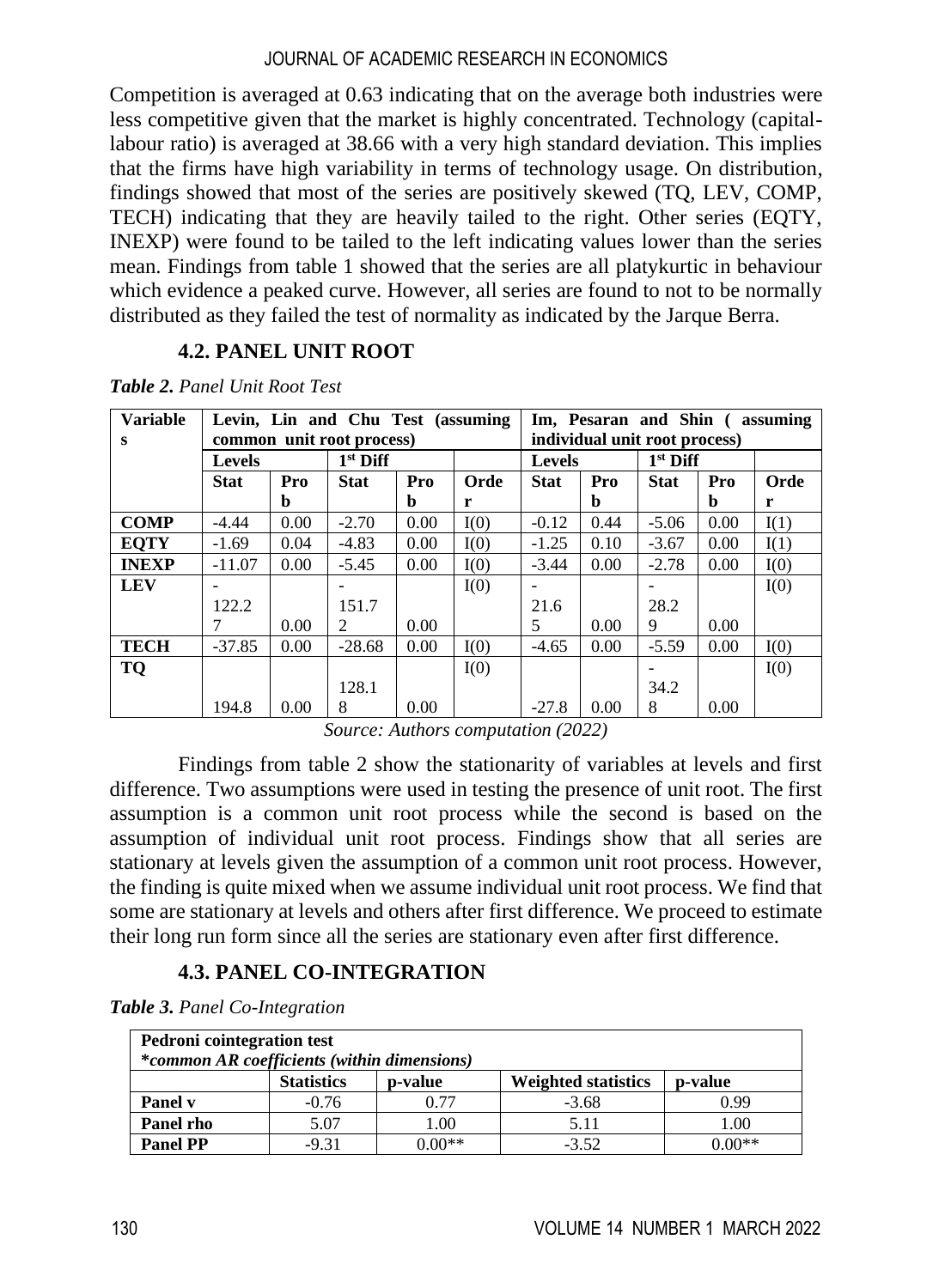| <b>Panel ADF</b>                                 | $-2.40$ | $0.00**$ | $-2.26$ | $0.01*$ |  |  |  |
|--------------------------------------------------|---------|----------|---------|---------|--|--|--|
| *individual AR coefficients (between dimensions) |         |          |         |         |  |  |  |
| Group rho                                        | 6.98    | .00.     |         |         |  |  |  |
| <b>Group PP</b>                                  | $-6.67$ | $0.00**$ |         |         |  |  |  |
| <b>Group ADF</b>                                 | $-1.27$ | $0.10\,$ |         |         |  |  |  |

JOURNAL OF ACADEMIC RESEARCH IN ECONOMICS

*Source: Authors computation (2022).* **\*\*** and \* connote significance at the 1% and 5% level of significance.

Table 3 presents the two variants of panel co-integration; the presence of cointegration implies an existence of long run relationships between the variables. The null hypotheses of no co-integration are tested at the 5% level of significance. The Pedroni test supports the existence of co-integration among variables. Similar trend is found when we assume between dimensions (individual autoregressive coefficient), the results indicated the evidence of co-integration as indicated by the statistical significance of both the PP and Group ADF statistics.

#### **4.4. REGRESSION ANALYSIS**

Different models are estimated to capture the impact of capital structure on firms value by controlling for industry effect. Findings from table 4 show that the coefficient of leverage is positive (1.07) and significant (0.00). This shows that shocks in leverage will trigger deviations in TQ by 1.07. The co-efficient of leverage is observed to be dominantly positive and significant all through the models estimated. EQTY is also observed to be dominantly positive (0.02) in all models although its significance is observed to vary. This also shows that a shock in EQTY will cause a positive response from TQ by the strength of its co-efficient *ceteris paribus.* However, INEXP is observed to be predominantly negative given all models estimated and is found to be significant in all models except model 6. COMP is observed to have a positive co-efficient  $(0.37)$  although not significant  $(0.61)$ . This indicates that COMP is not significant in explaining changes in firms TQ. On the other hand, TECH is found to be negative  $(-0.00)$  and not significant  $(0.52)$ . This suggests that firms with TECH limits firms TQ. However, the magnitude of impact is observed to be minimal showing that such effect is very small.

| <b>Variables</b>  | Model 1     | Model     | Model     | <b>Model 4</b> | Model 5    | <b>Model</b> | <b>Model 7</b> |
|-------------------|-------------|-----------|-----------|----------------|------------|--------------|----------------|
|                   | (REM)       | 2         | 3         | (FEM)          | (REM)      | 6            | (REM)          |
|                   |             | (REM)     | (REM)     |                |            | (REM)        |                |
| Leverage          | 1.07        | 1.06      | 1.07      | 1.01           | 1.06       | 1.07         | 1.07           |
|                   | $(0.00)$ ** | $(0.00)*$ | $(0.00)*$ | $(0.00)$ **    | $(0.00)**$ | $(0.00)*$    | $(0.00)$ **    |
|                   |             | *         | *         |                |            | ×            |                |
| <b>Equity</b>     | 0.02        | 0.02      | 0.02      | 0.39           | 0.30       | 0.02         | 0.02           |
|                   | (0.83)      | (0.84)    | (0.84)    | $(0.00)$ **    | (0.09)     | (0.83)       | (0.84)         |
| <b>Interest</b>   | $-0.125$    | $-0.10$   | $-0.10$   | $-0.23$        | $-0.15$    | $-0.10$      | $-0.12$        |
| expense           | $(0.00)**$  | $(0.03)*$ | $(0.05)*$ | $(0.00)$ **    | $(0.00)**$ | (0.06)       | $(0.00)$ **    |
| Competition       |             | 0.37      |           |                |            |              |                |
|                   |             | (0.61)    |           |                |            |              |                |
| <b>Technology</b> |             | $-0.00$   |           |                |            |              |                |
|                   |             | (0.52)    |           |                |            |              |                |

*Table 4. Regression Summary (TQ as dependent variable)*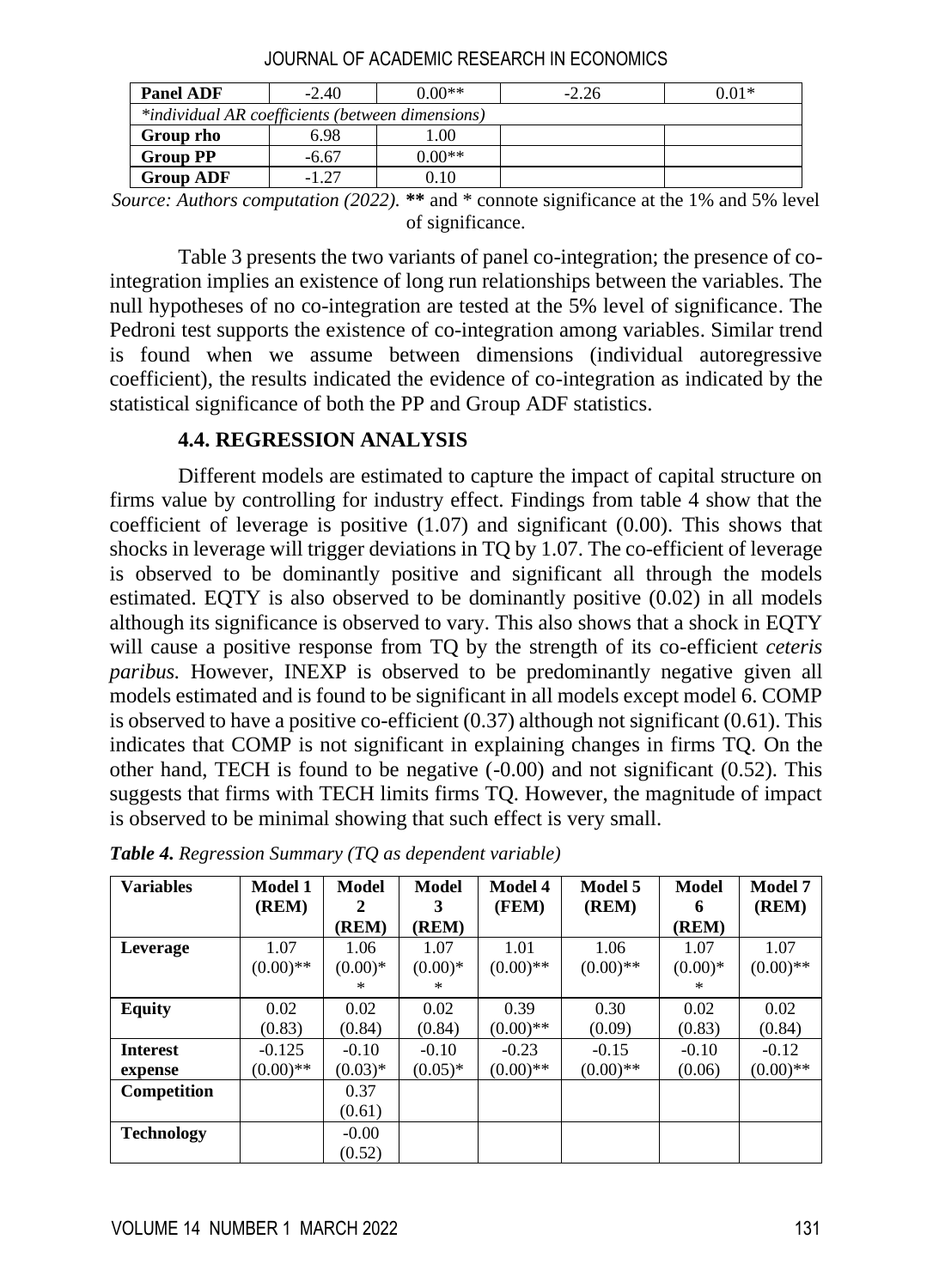| <b>Industry</b> |             |           | 0.12              |                   |                   |                   |                   |
|-----------------|-------------|-----------|-------------------|-------------------|-------------------|-------------------|-------------------|
| effect          |             |           | (0.44)            |                   |                   |                   |                   |
| Industry*LE     |             |           |                   | 0.88              |                   |                   |                   |
| V               |             |           |                   | $(0.00)$ **       |                   |                   |                   |
| Industry*EQ     |             |           |                   |                   | $-0.52$           |                   |                   |
| TY              |             |           |                   |                   | $(0.03)*$         |                   |                   |
| Industry*CO     |             |           |                   |                   |                   | 0.17              |                   |
| <b>MP</b>       |             |           |                   |                   |                   | (0.41)            |                   |
| Industry*TE     |             |           |                   |                   |                   |                   | $-0.001$          |
| <b>CH</b>       |             |           |                   |                   |                   |                   | (0.52)            |
| <b>Constant</b> | 1.05        | 0.71      | 0.84              | 1.5               | 1.27              | 0.82              | 1.09              |
|                 | $(0.00)$ ** | (0.31)    | $(0.05)^*$        | $(0.00)$ **       | $(0.00)**$        | $(0.05)^*$        | $(0.00)$ **       |
| $R-Sq$          | 0.70        | 0.70      | 0.70              | 0.80              | 0.70              | 0.70              | 0.70              |
| F-Stat          | 192.5       | 114.4     | 143(0.0           | 36.3(0.0)         | 148.17(0.0        | 144(0.0           | 144(0.0           |
|                 | (0.00)      | (0.00)    | $\left( 0\right)$ | $\left( 0\right)$ | $\left( 0\right)$ | $\left( 0\right)$ | $\left( 0\right)$ |
| D.Watson        | 1.46        | 1.46      | 1.47              | 1.63              | 1.49              | 1.47              | 1.46              |
| Hausman Test    | $Chi^2 =$   | $Chi^2 =$ | $Chi^2 =$         | $Chi^2 =$         | $Chi^2 =$         | $Chi^2 =$         | $Chi^2 =$         |
|                 | 0.86(0.8)   | 4.6(0.4)  | 2.7(0.42)         | 14.9(0.0          | 1.8(0.76)         | 2.7(0.59)         | 0.80(0.9)         |
|                 | 3)          | 5)        |                   | $\left( 0\right)$ |                   |                   | 3)                |
|                 |             |           |                   |                   |                   |                   |                   |
|                 |             |           |                   |                   |                   |                   |                   |
|                 |             |           |                   |                   |                   |                   |                   |

JOURNAL OF ACADEMIC RESEARCH IN ECONOMICS

*Source: authors computation (2022).* P-values are in parentheses () while \*\* and \* signifies significance at the 1% level and 5% level

The study includes industry dummy to capture the effect of industry difference in the relationship between capital structure and firms value. Findings from table 4 show that there was no significant impact of industry difference on firms value although the relationship is positive. However, when industry dummy is interacted with LEV we observe that it is positive (0.88) and significant (0.00). This indicates that firms LEV changes with respect to industries they belong. The magnitude of impact is also observed to be very high. We also observe that when this interaction was included in the equation (industry\*LEV), the coefficient of R-Square jumped (0.80>0.70) which indicates that industry effect accounts for changes in leverage in firms. We also observe that on introduction of the interaction term (industry\*LEV), the co-efficient of EQTY increased significantly and became statistically significant. Further analysis reveals that the interaction of industry and equity ratio (industry\*EQTY) is negative and significant. A unit change in the interaction term will cause a negative impact on firm value. However, result also showed that the interaction between industry and competition (industry\*COMP) and technology (industry\*TECH) is not significant.

On diagnostics, findings show that all the models have a high R-square which denotes that the explanatory variables accounts for high variability in the dependent variable. The F –stat are found to be very high which indicates that the models are significant overall. The D.Watson test showed that the models have negative autocorrelation, however the findings are found to be robust and incisive.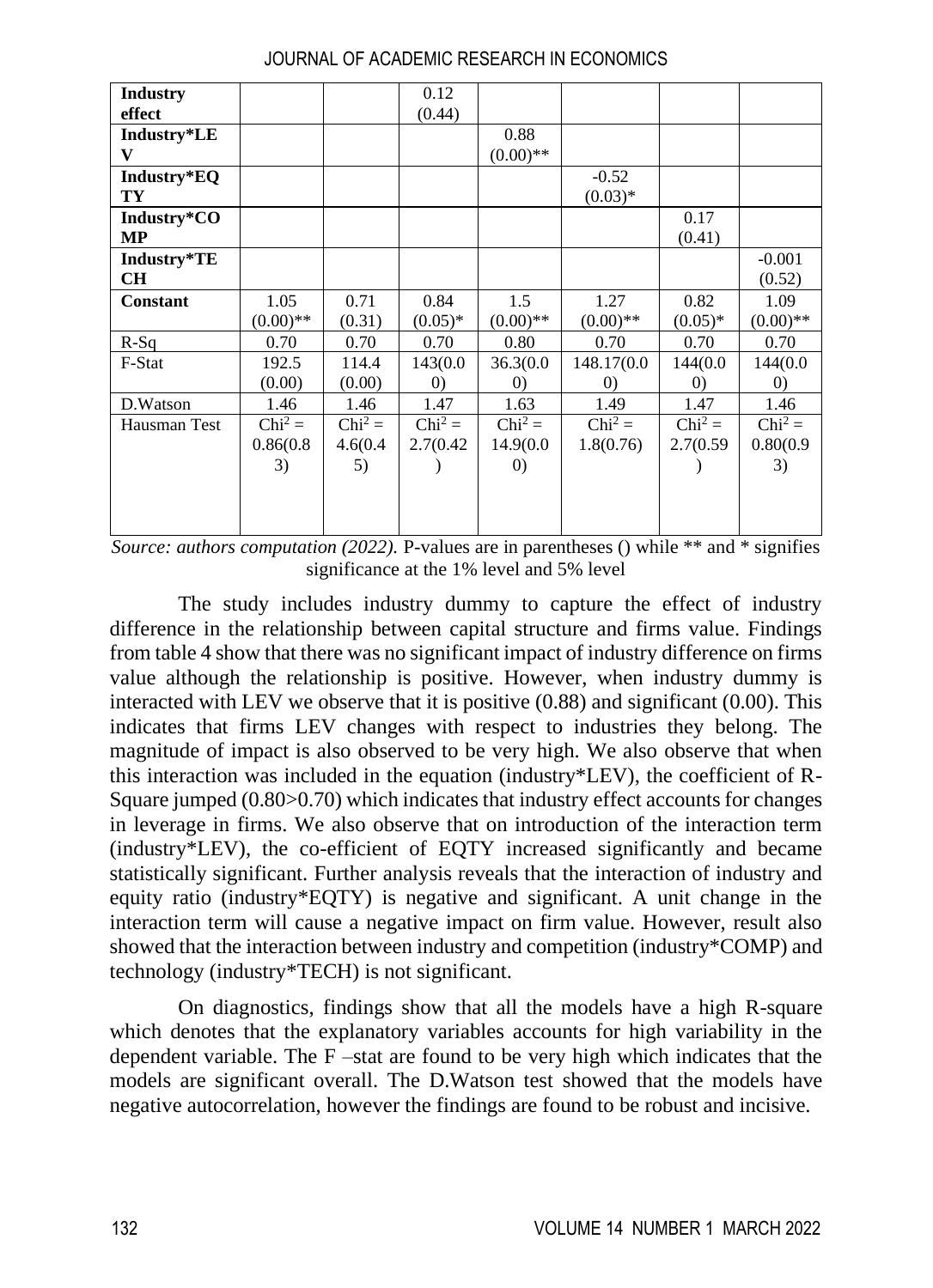### **4.5. SHORT AND LONG – RUN HETEROGENEOUS PANEL BASED ANALYSIS**

The pooled Mean Estimator (Panel ARDL) is conducted to enhance the robustness of our findings. This particular method is chosen because of its ability to address endogeneity issues and providing a heterogeneous short-term parameters by allowing the short term parameters to vary although the long-run is constrained to be identical.

Findings showed that in the long run, all variables except EQTY are significant. Specifically, leverage is observed to be positive and significant which confirms previous findings obtained in the panel least square (PLS). EQTY is equally found to be negative and not significant, thus indicating that EQTY has no significant effect on firm's value. Interest expense is observed to be negative and significant which confirms the findings obtained from the PLS. These findings buttress the fact that our result is robust to the econometric techniques used. It is also observed that COMP is positive in the long run. However, the variable TECH was dropped from the model because of its high collinear relationship with COMP which produced singular matrix problems.

| <b>Method: ARDL</b><br><b>Model Selection Criteria: AIC</b><br>Model Selected: ARDL 1,1,1,1 |                           |         |                |  |  |  |  |
|---------------------------------------------------------------------------------------------|---------------------------|---------|----------------|--|--|--|--|
|                                                                                             | <b>Coeff</b>              | t-stat  | <b>P-value</b> |  |  |  |  |
|                                                                                             | <b>Long Run Equation</b>  |         |                |  |  |  |  |
| <b>INEXP</b>                                                                                | $-0.06$                   | $-4.72$ | $0.00**$       |  |  |  |  |
| <b>EOTY</b>                                                                                 | $-0.08$                   | $-0.64$ | 0.51           |  |  |  |  |
| <b>LEV</b>                                                                                  | 1.57                      | 17.61   | $0.00**$       |  |  |  |  |
| <b>COMP</b>                                                                                 | 0.47                      | 2.91    | $0.00**$       |  |  |  |  |
|                                                                                             | <b>Short Run Equation</b> |         |                |  |  |  |  |
| COINTEO01                                                                                   | $-0.19$                   | $-2.20$ | $0.00**$       |  |  |  |  |
| D(INEXP)                                                                                    | $-0.11$                   | $-0.94$ | 0.32           |  |  |  |  |
| D(EOTY)                                                                                     | $-0.14$                   | $-0.28$ | 0.77           |  |  |  |  |
| D(LEV)                                                                                      | 0.21                      | 0.54    | 0.55           |  |  |  |  |
| D(COMP)                                                                                     | $-1.91$                   | $-1.48$ | 0.14           |  |  |  |  |

*Table 5. Pooled Mean Group (PMG)*

*Source: Authors computation (2022)* P-values are in parentheses () while \*\* and \* signifies significance at the 1% level and 5% level

The short run estimate showed that 19% of past deviations are corrected in the current period. The error correction term is negative and significant which indicates that the variables equilibrate after minor deviation from short run shock. However, all variables are observed to possess their long run properties although they are observed to be insignificant.

#### **4.6. DISCUSSION**

The findings from table 4 show that leverage has a predominant impact on firm's value. The use of debt increases the tax shield of the firm which reduces tax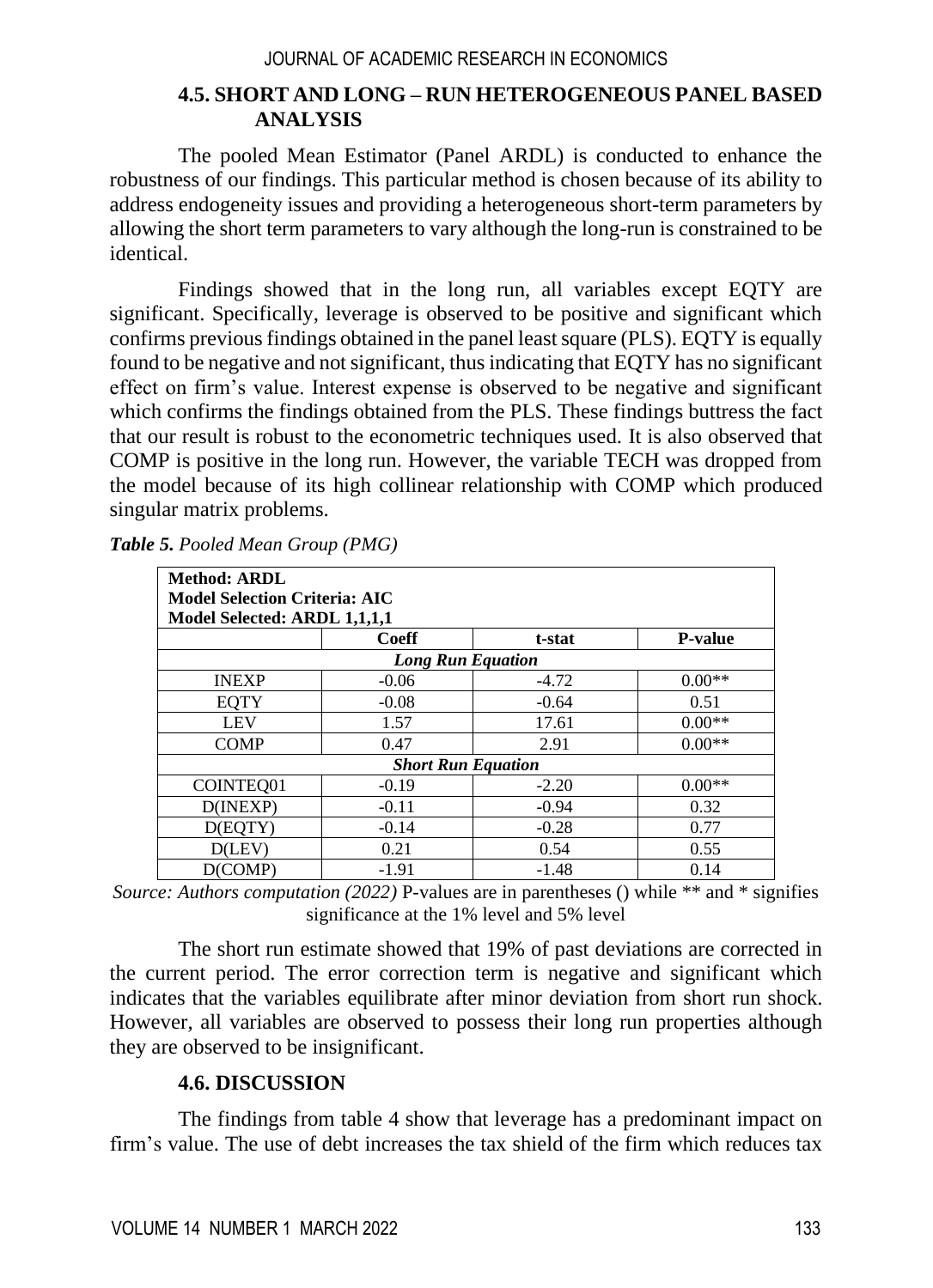liability. Being that leverage is cheap source of financing, firms that use debt are more likely to increase their profitability level. This finding follows the pecking order theory that predicts a positive relationship between leverage and profitability. The finding of this study follows the submission of Lawal (2014), Hoque, Hossain and Hossain (2014) whose studies found a positive relationship between leverage and firms value. Secondly, equity ratio was observed to be positive although it was found to be significant only with the introduction of industry dummy. This shows that while equity has the ability to increase firms value, it is not significant as firms usually shy away from the use of equity given it is costly than the use of debt. This again follows the pecking order theory which predicts that debt is usually chosen over equity. Interest expense is observed to be negative and significant all through the models estimated. This shows that higher interest payment negatively impacts firm's value. Although theoretically, interest expense ought to increase firms value through tax deductibility, high interest payment will denote increasing debt level which will raise equity premium. Therefore, as predicted by the trade-off theory, the use of debt will only add value to the firm when the benefit of using debts is greater than the cost. Hence, when firms push across their desired leverage there is bound to be a demising return in firm's value.

Findings also showed that industry has a significant impact in mediating the relationship between firms value and capital structure. As observed from table 4, the R-Square of model 4 improved and the two capital structure components (debt & equity) were significant. The findings of the study demonstrate that leverage and equity changes in respect to industry which shows that firms operating in different industries will most often have different capital structure. However, technology and competition which were used to proxy industry variables were observed not to be significant with firm's value. Findings thus showed that the level of competition and technology did not change with the various industries. This thus implies that competition and technology are not significant industry factors as they are not significant enough to cause changes in firm's capital structure. This finding follows the dynamic TOT that asserts that the capital structure of firms is not static but changes given different factors operating in the firm and industry level. Although this study did not focus on the adjustment of firms to their desired leverage, this study was able to confirm that capital structure changes given industry heterogeneity. This study also confirms the findings of Li and Islam (2019), Mackay and Phillips (2005) whose studies found that industry heterogeneity has a significant role in the capital structure of firms.

#### **5. CONCLUSION AND RECOMMENDATIONS**

This study was conducted to investigate the role of industry heterogeneity on the relationship between capital structure and firm's value in Nigeria. To this effect, firms listed in two different industries were sampled so as to demonstrate whether or not capital structure changes in a given firm industries. The oil/gas and banking industry were randomly selected for the study and time series spanning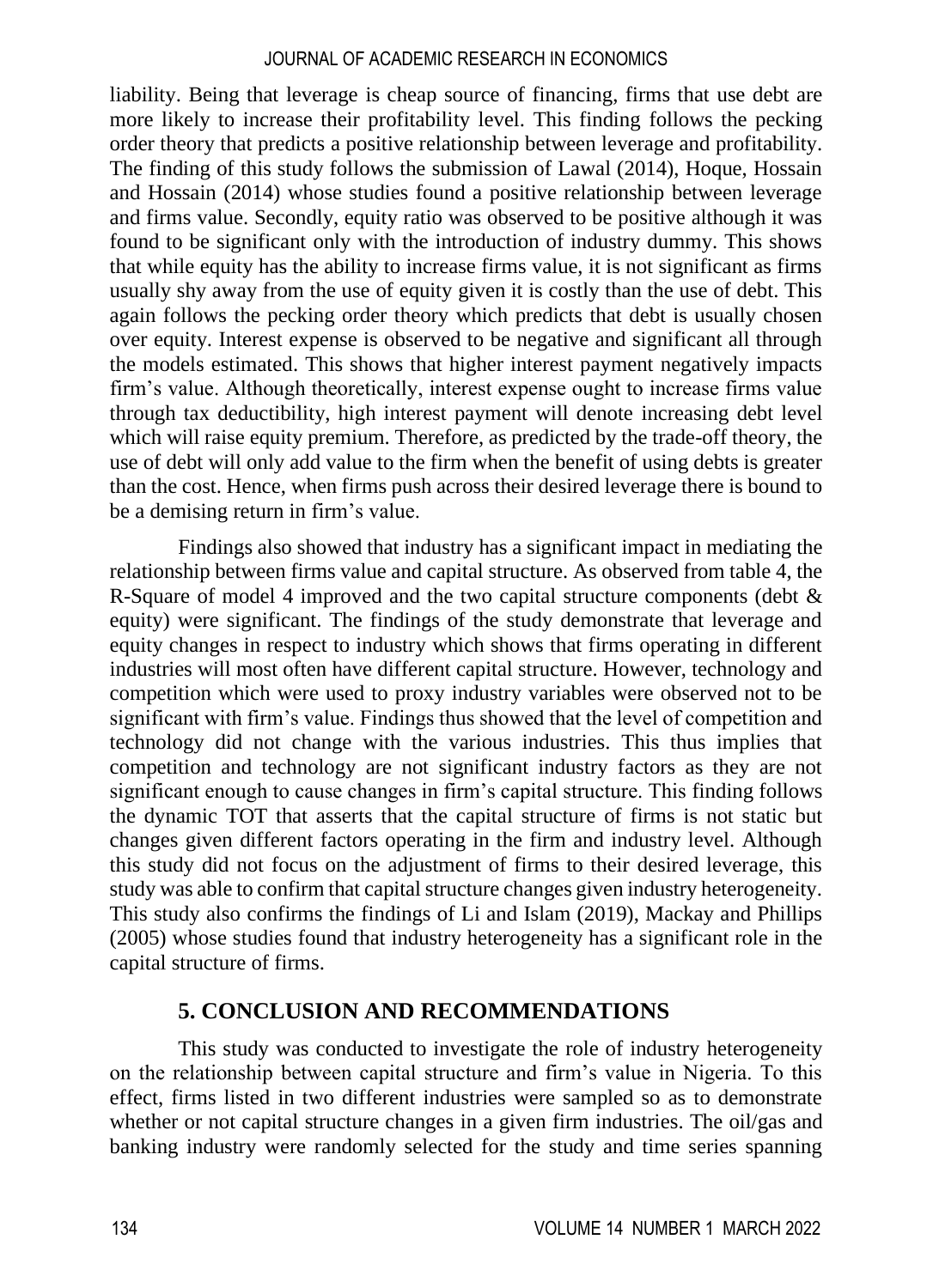2000-2020 were used for empirical analysis. From findings of the study, this study confirms the pecking order theory that firms prefer debt to equity source of financing and at the same time confirms the dynamic trade-off theory that capital structure of firm's changes given industry heterogeneity. Specifically, this study concludes that capital structure is positively related with firm's value and industry differences have a significant impact on this relationship. Premise on findings, this study recommends that firm's should ensure that the proportion of leverage to equity do not grow to unsustainable levels to avoid the result of diminishing effect on firms value. Secondly, competitions should be lessened by breaking monopolistic behaviour of dominants firms.

## **REFERENCES**

- Ajibola, A., Wisdom, O., & Qudus, O. L. (2018). Capital Structure and Financial Performance of Listed Manufacturing Firms in Nigeria. *Journal of Research in International Business and Management*, 5(1), 81-89
- Akingunola, R. O., Olawale, L. S., &Olaniyan, J. D. (2018). Capital Structure Decision and Firm Performance: Evidence from Non-Financial Firms in Nigeria. *Acta Universitatis Danubius*. Œconomica, 13(6).
- Almahadin, H., & Oround, Y. (2019). Capital Structure-Firm Value Nexus: The Moderating Role of Profitability. *Finance, Political and Economics*, 11(2), 375- 386.
- Al-Slehat, Z. (2020). The Impact of Financial Leverage, Size and Asset Structure on Firm's Value. Evidence from Industrial Sector, Jordan. *International Business Research*, 13(1), 109-120.
- Birru, M. W. (2016). The Impact of Capital Structure on Financial Performance of Commercial Banks in Ethiopia. *Global Journal of Management and Business Research.*
- Degryse, H., Goeij, P., & Kappert, P. (2012). The Impact of Firm and Industry Characteristics on Small Firms' Capital Structure. *Small Business Economics*, 38, 431-447.
- El-Maude, J. G., Abdul-Rahman, A., & Ahmad, M. M. (2016). Capital Structure and Firm Performance in the Nigerian cement industry. *Archives of Business Research*, 4(6), 30-44.
- Emeakponuzo, D.E. (2014). Non-Financial Performance Measures and Firm Value in Nigeria: What is the link? *British Journal of Economics, Management and Trade*, 4(6), 947-966.
- Fatoki, O. I., Wafula, F., & Waweru, G. (2021).Effect of Financial Performance on Capital Structure of Listed Manufacturing Companies in Kenya. **Financial Reviews**, 2(1), 21-31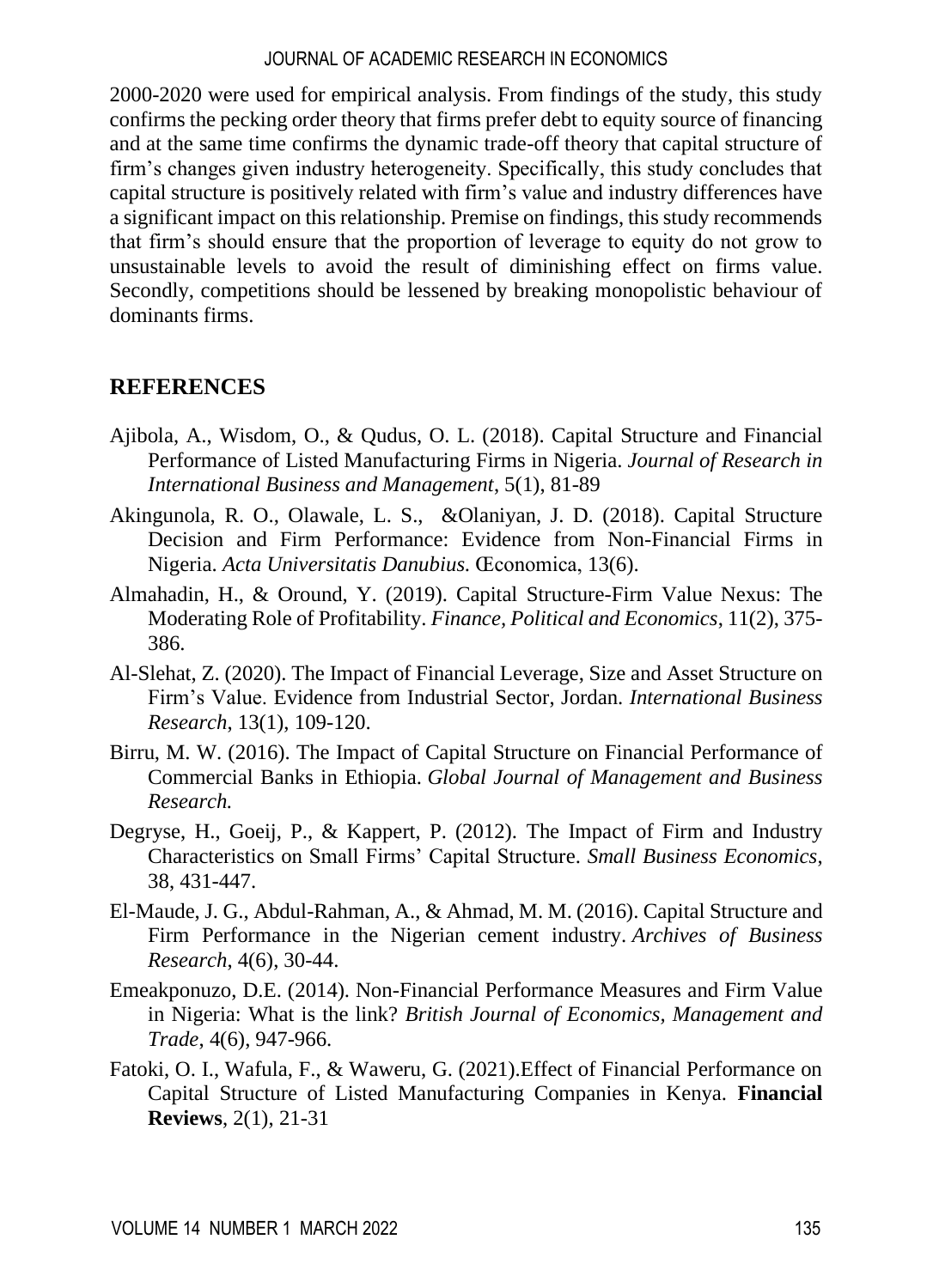- Ganiyu, Y. O., Adelopo, I., Rodionova, Y., & Samuel, O. L. (2019). Capital Structure and Firm Performance in Nigeria. *African Journal of Economic Review*, 7(1), 31-56.
- Hoque, J., Hossain, A., & Hossain, K. (2014). Impact of Capital Structure Policy on Value of the Firm – A Study on some Selected Corporate Manufacturing Firms under Dhaka Stock Exchange*. ECOFORUM*, 3(2), 77-84.
- Igbal, U. (2018). Impact of Financial Leverage on Firms Performance. *SEISENSE Journal of Management*, 1(2), 71-78.
- Ishari, M. P. (2016). The Impact of Financial Leverage on Firms Value. *International Journal of Advancement in Engineering Technology, Management and Applied Science*, 3(7), 100-104.
- Jeleel, A., & Olayiwola, B. (2017). Effect of Leverage in Firms Performance in Nigeria: A Case of Listed Chemicals and Paint Firms in Nigeria. *IOSR Journal of Economics and Finance*, 7(2), 10-20.
- Kaplan, R., & Norton, D. (1996). *The Balanced Scorecard: Translating Strategy into Action*. Boston Ma: Harvard Business School Press.
- Lawal, A. (2014). Capital Structure and the Value of the Firm: Evidence from the Nigeria Banking Industry. *Journal of Accounting and Management*, 4(1), 31- 41.
- Li, L., & Islam, S. (2019). Firm and Industry Specific Determinants of Capital Structure: Evidence from the Australian Market. *International Review of Economics and Finance*, 59, 425-437.
- Mackay, P., Phillips, G. (2005). How Does Industry Affect Firm Financial Structure? *Review of Financial Studies*, 18(4), 1432-1466.
- Miao J.J. (2005). Optimal Capital Structure and Industry Dynamics. *Journal of Finance*, 60(6), 2621-2659
- Modigliani, F., & Miller, M. H. (1958). The Cost of Capital, Corporation Finance and the Theory Of Investment. *The American Economic Review*, 48(3), 261- 297.
- Mutua, L. M., &Atheru, G. K. (2020). Capital Structure and Financial Performance of Companies Listed under Manufacturing and Allied Sector at Nairobi Securities Exchange in Kenya. *Journal of Finance and Accounting*, 4(1), 24-38.
- Myers, S. C., &Majluf, N. S. (1984). Corporate Financing and Investment Decisions When Firms Have Information that Investors Do Not Have. *Journal of Financial Economics*, 13(2), 187-221.
- Nguyen, T., Nguyen, H., Nguyen, L., Thanh, N., & Le, T. (2020). The Relationship between Capital Structure and Firm Value: Cases of Listed Companies in the Food and Beverages Industry in Vietnam. *Academy of Accounting and Financial Studies Journal*, 24(1), 16-24.